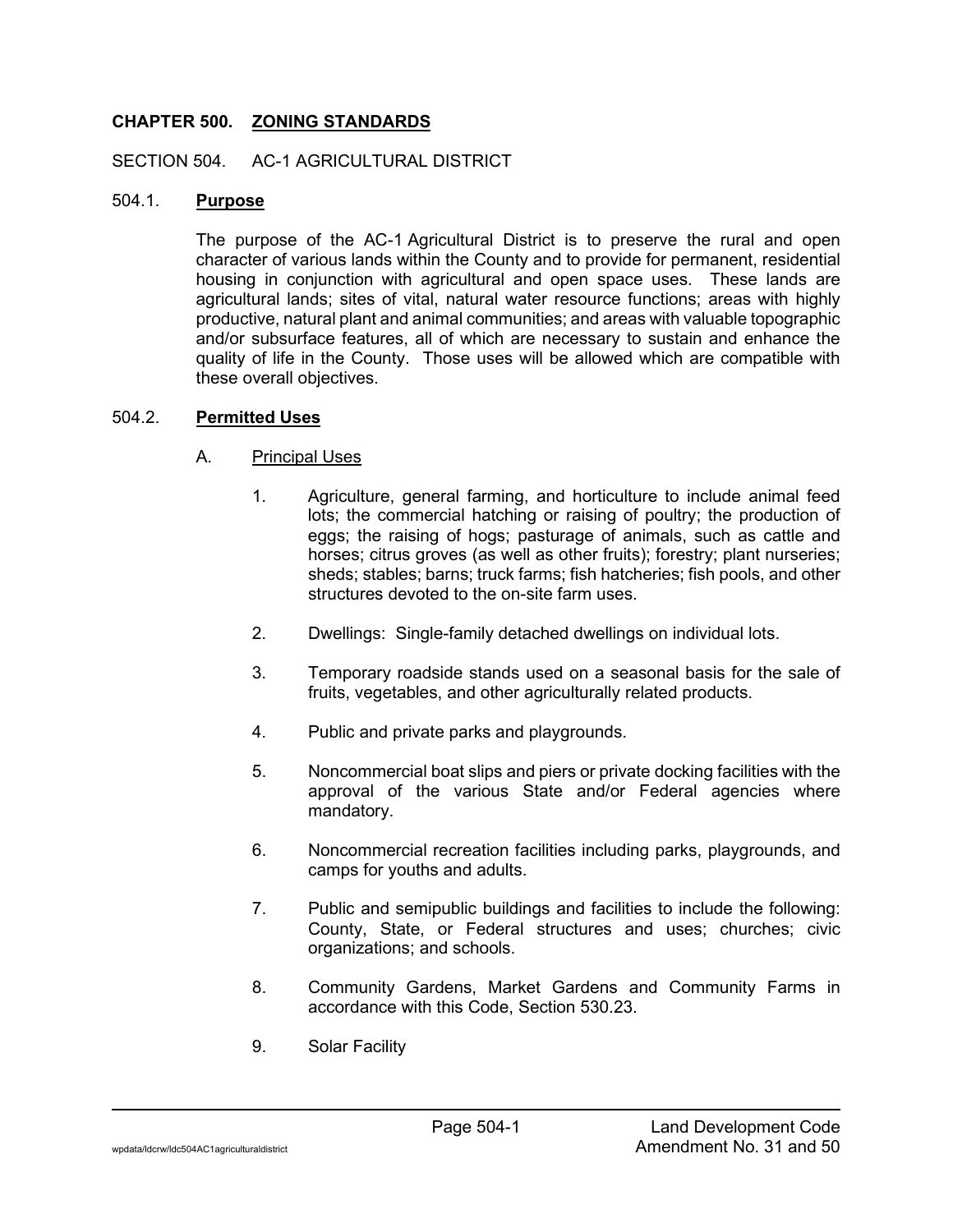# B. Accessory Uses

- 1. Minor home occupations (unless a special exception per Section 530.21.1.D.5).
- 2. Private garages and parking areas.
- 3. Private swimming pools and cabanas in accordance with this Code.
- 4. Signs in accordance with this Code.
- 5. Other accessory uses customarily incidental to an allowed principal use.

# 504.3. **Conditional Uses**

- A. Gun and archery clubs and indoor or outdoor firing and archery ranges, subject to a minimum site area of ten (10) acres.
- B. Aircraft and helicopter landing fields, subject to approval by the Federal Aviation Administration and compliance with appropriate State and local laws, provided that no aircraft landing field or helicopter pad be located closer than 1,000 feet from the closest property line of a school that provides a curriculum of elementary or secondary academic instruction, including kindergarten, elementary, middle, or high schools.
- C. Parachute drops.
- D. Amusement parks.
- E. Automobile race tracks.
- F. Medical waste disposal facilities.
- G. Auction houses.
- H. Flea markets.
- I. Drive-in theaters.
- J. Construction and demolition debris dumps, subject to all local, State, and Federal regulations.
- K. Sanitary landfills, subject to all local, State, and Federal regulations.
- L. Yard trash disposal facilities.
- M. Mining and/or reclamation including, but not limited to, mining or extraction of limestone, clay, sand, natural gas, oil, and organic soils, subject to all local, State, and Federal regulations.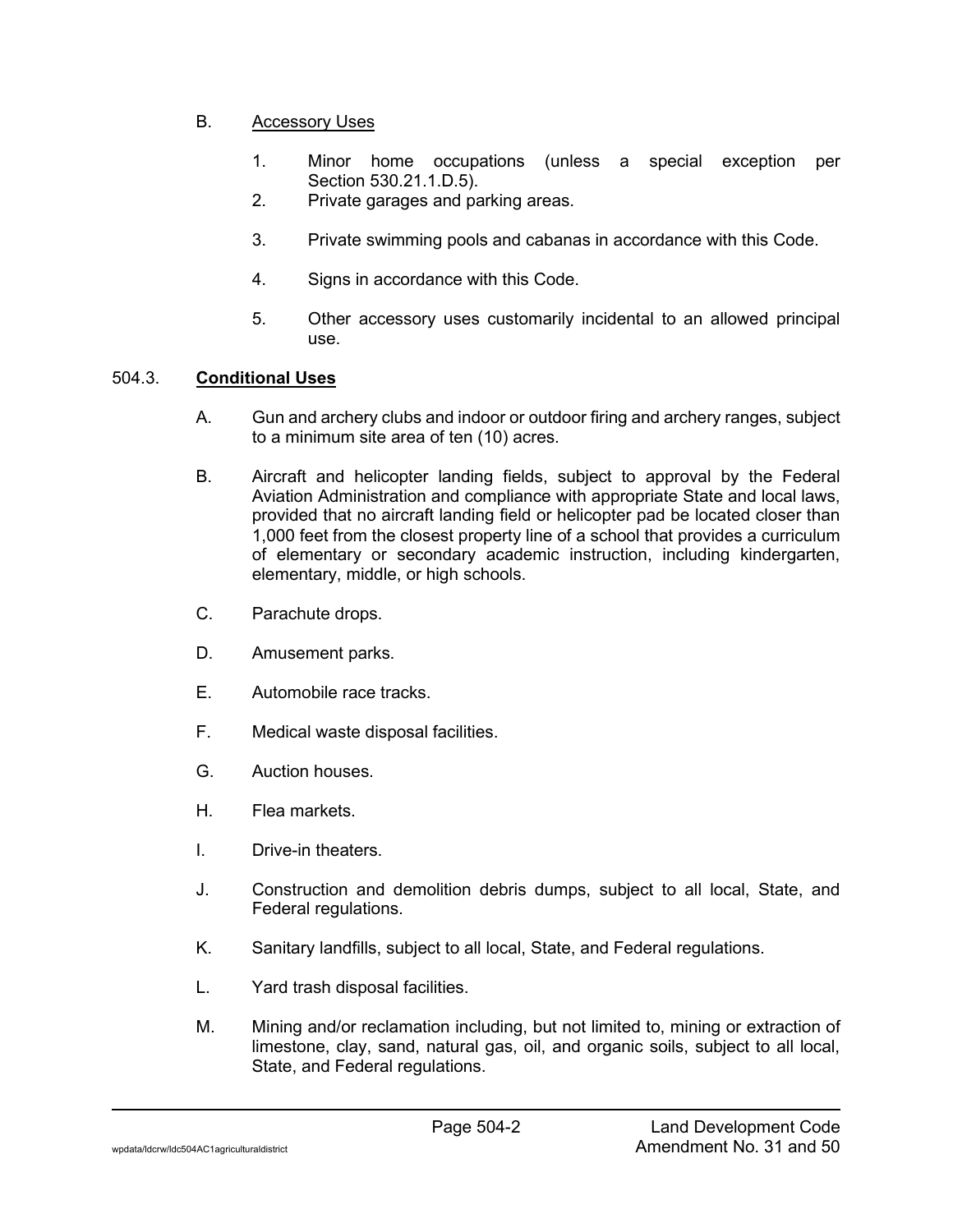- N. Sludge, septage, and other waste disposal sites.
- O. Wastewater treatment plants, except when accessory to a development.
- P. Fertilizer manufacturing.
- Q. Saw mills.

# 504.4. **Performance Standards for Conditional and Special Exception Uses**

All activities shall be in conformance with standards established by the County, State, and Federal government.

## 504.5. **Special Exception Uses**

- A. Bed and breakfast, tourist homes.
- B. Major Home Occupations.
- C. Country clubs and golf courses.
- D. Day-care centers.
- E. Public and private utility facilities to include the following: County, State, or Federal structures and uses; water pumping plants; transmission lines for gas, electric, and telephones or for broadcasting or communication towers and facilities; and other conforming uses which do not cause an undue nuisance or adversely affect existing structures, uses, and residents.
- F. Storage and repair facilities for essential public services.
- G. Cemeteries, mausoleums, and crematoriums.
- H. Animal hospitals or veterinarian clinics and dog kennels.
- I. Accessory uses customarily incidental to an allowed special exception use.
- J. Farm Feed and Supplies Establishments

The following criteria and requirements shall apply to all farm feed and supplies establishments:

- 1. Feed—livestock, poultry, and pets.
- 2. Animal health products.
- 3. Lawn and garden supplies.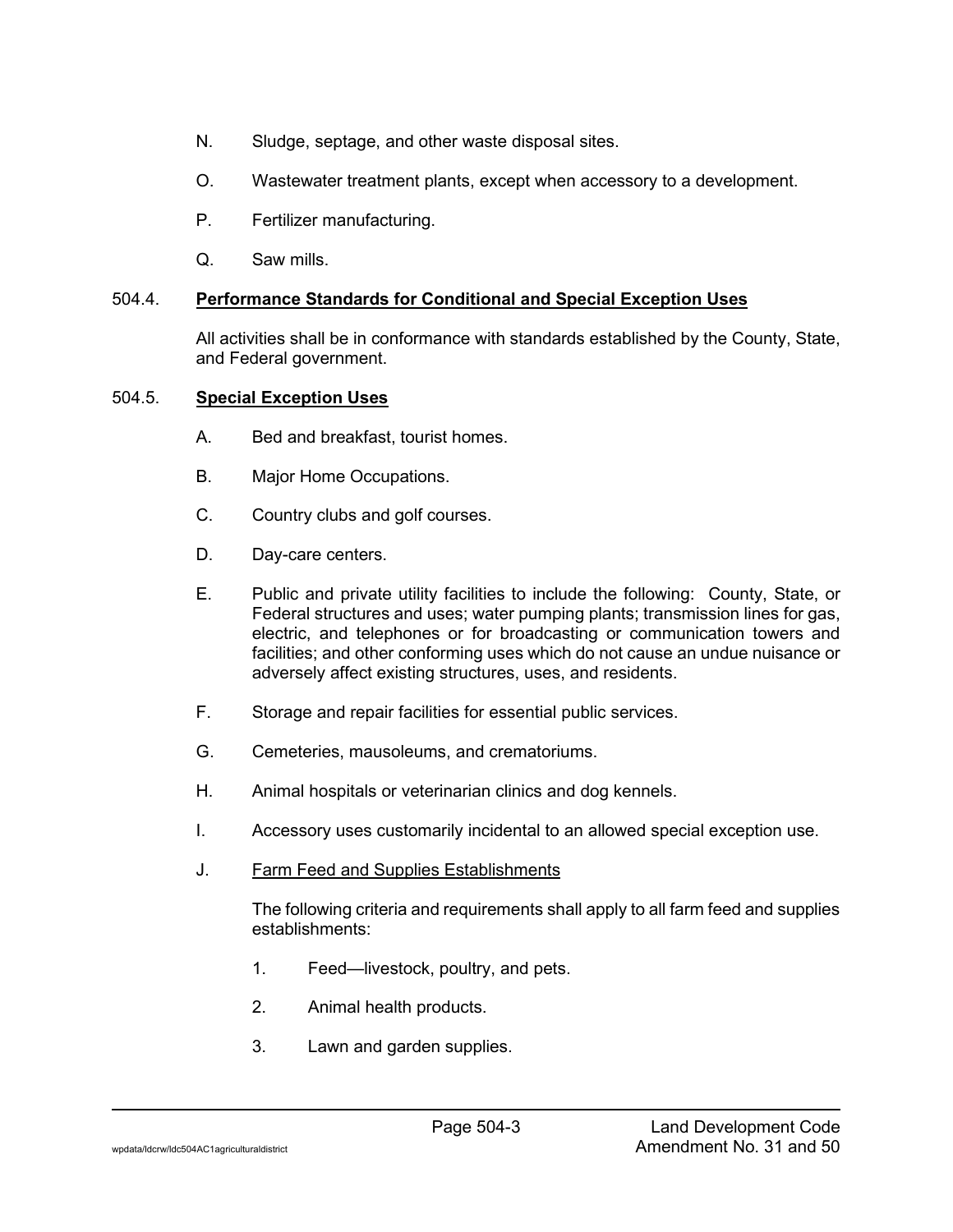- 4. Fertilizer, insecticides, and pesticides.
- 5. Leather goods and tack.
- 6. Fence posts and supplies to be enclosed in an opaque buffer.
- 7. No equipment, such as lawn mowers, tractors, and accessories, shall be stored or repaired on this site.
- 8. There shall be a minimum fifty (50) foot setback from all property lines for the building and storage areas.
- K. Duplexes.
- L. Private schools.

## 504.6. **Area, Density, and Lot Width Requirements**

- A. Single-Family Detached Dwellings and Duplexes
	- 1. Minimum lot area: ten (10) acres.
	- 2. Maximum possible gross density: 0.10 (nonfarm) dwelling units per acre, subject to compliance with the Comprehensive Future Land Use Map classification.
	- 3. Minimum lot width: 250 feet.
	- 4. Single-family detached dwellings in the AC-1 Agricultural District are required to meet all of the standards above, except when such units are developed in a CS-MPUD Conservation Subdivision Master Planned Unit Development in accordance with this Code, the minimum lot area requirements and lot width requirements shall not apply.

## B. All Other Uses

No minimum lot areas are required, subject to meeting minimum yard and coverage regulations.

# 504.7. **Coverage Regulations**

All buildings, including accessory buildings, shall not cover more than fifteen (15) percent of the total lot area.

## 504.8. **Yard Regulations**

The following minimum building line setbacks measured from the right-of-way or edge of ingress/egress easement (where there is no right-of-way) are required in front yard areas. All other yard areas shall be measured from the property line.